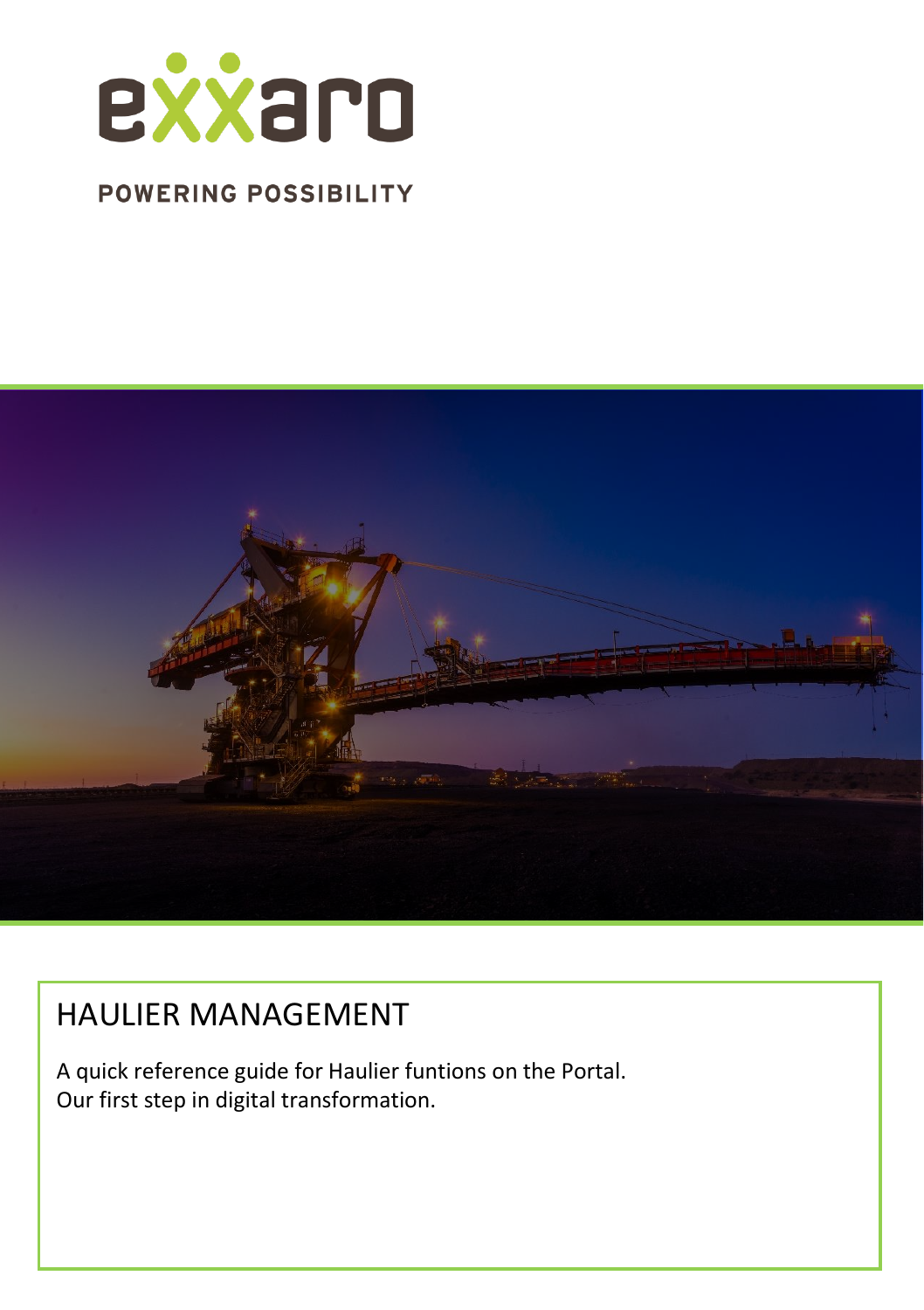

# Table of Contents

| 1.  |                                  |  |
|-----|----------------------------------|--|
| 2.  |                                  |  |
| 3.  |                                  |  |
| 4.  |                                  |  |
| 5.  |                                  |  |
| 6.  |                                  |  |
| 7.  |                                  |  |
| 8.  |                                  |  |
| 9.  |                                  |  |
| 10. |                                  |  |
| 11. |                                  |  |
| 12. |                                  |  |
| 13. |                                  |  |
| 14. |                                  |  |
| 15. |                                  |  |
| 16. |                                  |  |
| 17. | General - Complaint Management17 |  |
| 18. |                                  |  |
| 19. |                                  |  |
| 20. |                                  |  |

Version 4.0 – Released 02-05-2019

| <b>MARKETING &amp; LOGISTICS</b> |
|----------------------------------|
|                                  |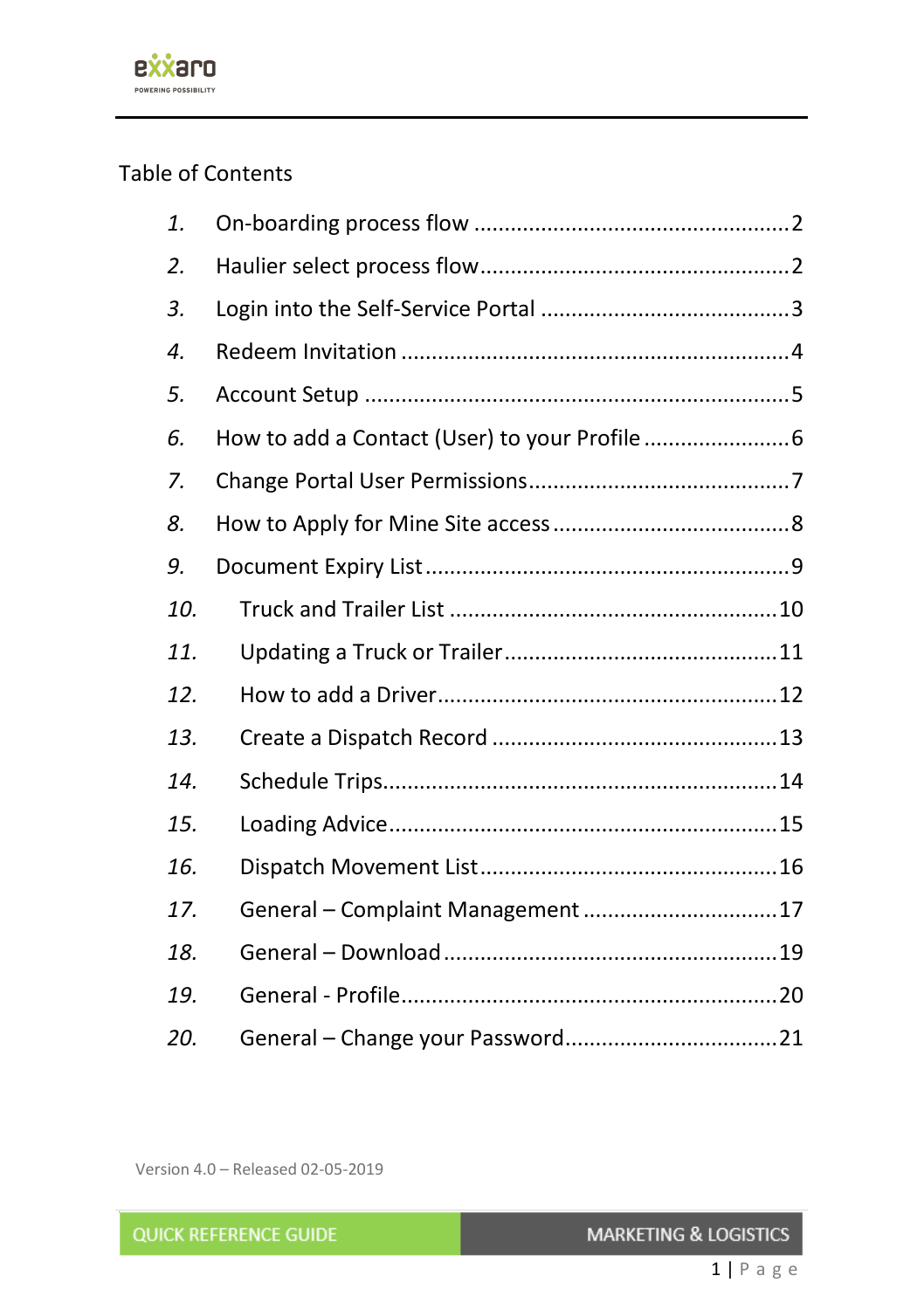

#### *1.* On-boarding process flow

<span id="page-2-0"></span>The below process defines the steps to complete for the Haulier onboarding process.



# *2.* Haulier select process flow

<span id="page-2-1"></span>The below process defines the steps to follow when a customer selects the Haulier to transport their order.

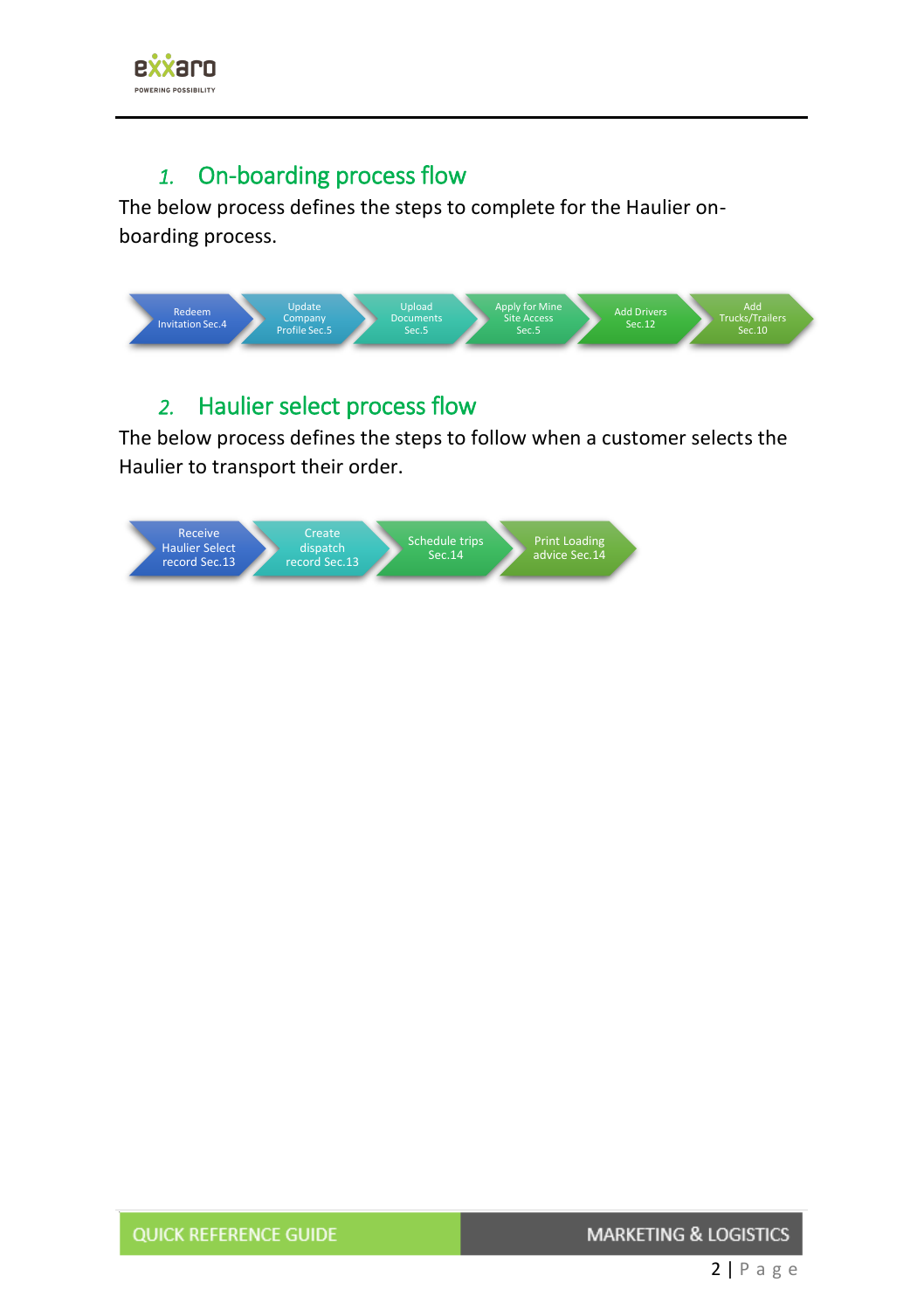

# *3.* Login into the Self-Service Portal

<span id="page-3-0"></span>To access the Exxaro Portal, follow the below steps;

- 1. Open your internet browser
	- a. Chrome
	- b. Internet Explorer (Latest Version)
	- c. Edge
- 2. Enter the following site address: https://exxaro.microsoftcrmportals.com
- 3. On the top right corner of your screen, click on *Sign In*
- 4. Enter your *Username* and *Password* then click on *Sign In*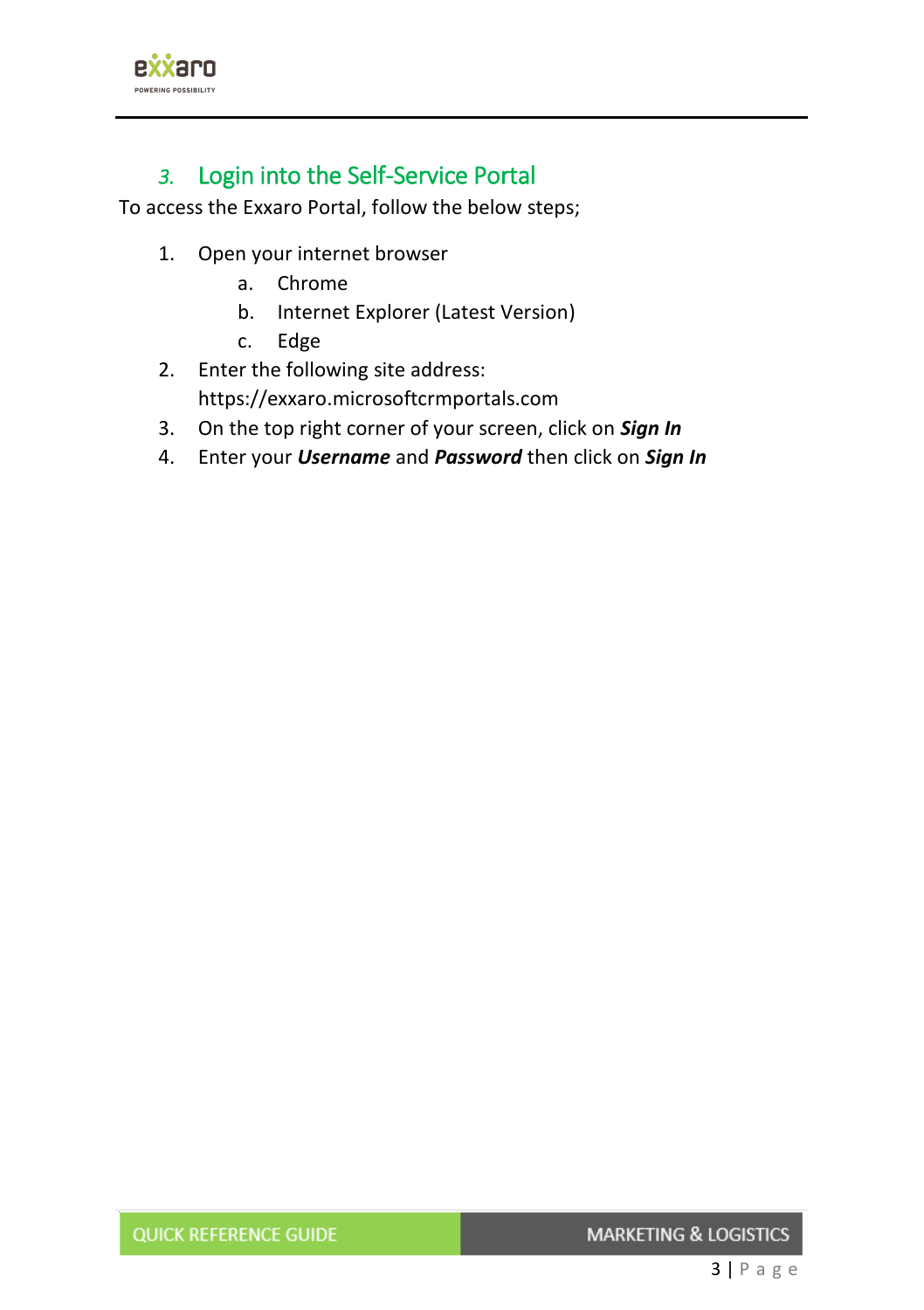

## *4.* Redeem Invitation

<span id="page-4-0"></span>When a Customer invites the Haulier to register, the Haulier will receive an email with a link to redeem the invitation. Follow the below steps to complete the redemption;

- 1. From the redemption email you received, click on the link provided
	- a. If your browser does not open, then copy and paste the link into your browser.
- 2. Once your browser opens you will be presented with a screen containing your redemption code (Do not remove the code), click on register.
- 3. Next, you will be prompted to create a Username and Password
- 4. Click on Register to complete the redemption process

Password Hint: Your password should be a minimum of 6 characters, should contain at least 1 uppercase, 1 lowercase and 1 number. Below are some examples;

**X** INCORRECT: mypassword

 $\checkmark$  CORRECT: MyPassword1

**MARKETING & LOGISTICS**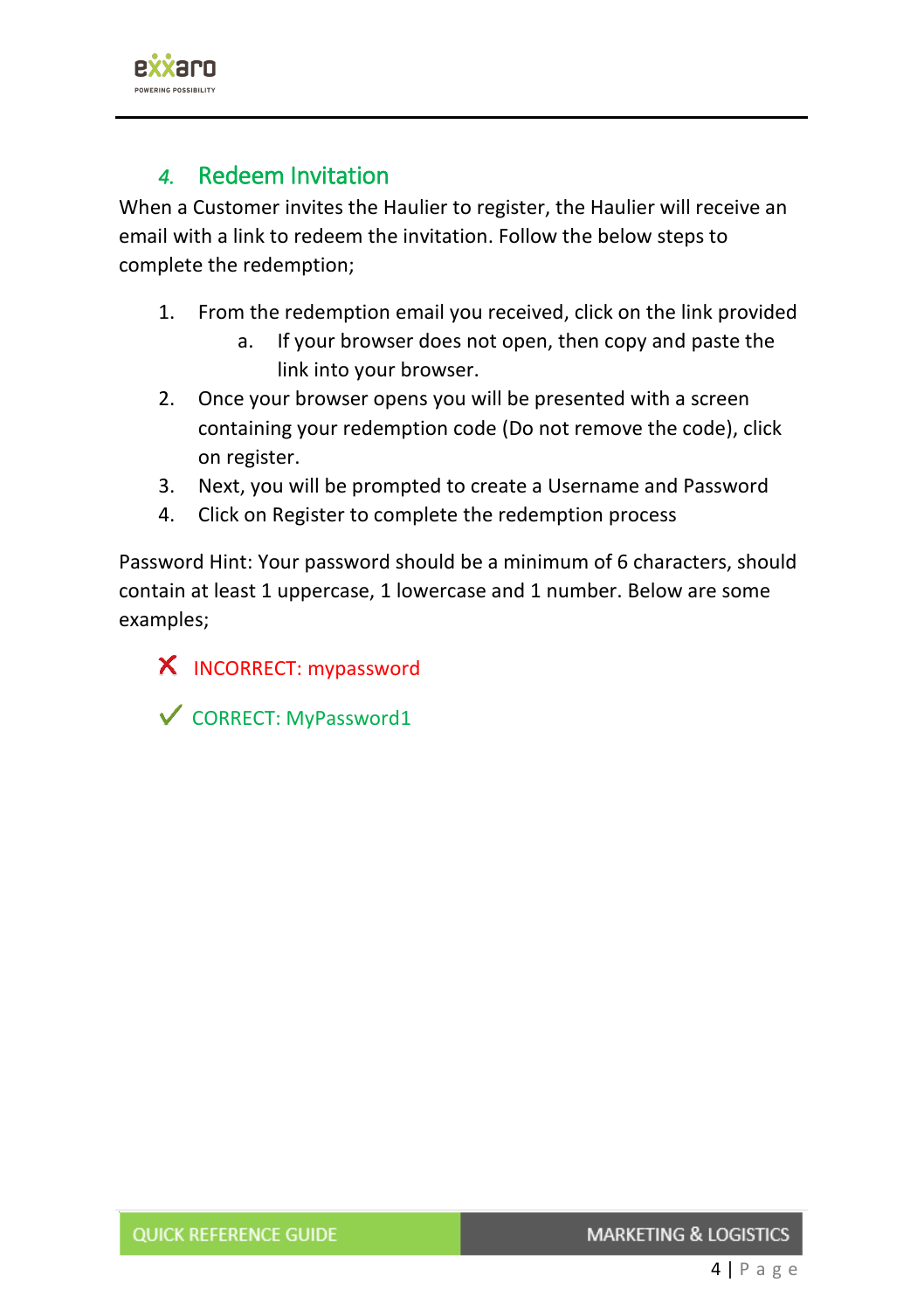

#### *5.* Account Setup

<span id="page-5-0"></span>Once you have created your username and password and have access to your profile, the next step is to confirm that your account details have been entered correctly and are complete.

To check your Haulier Profile, follow the below steps;

- 1. From the main menu, select *Haulier Management*, then
- 2. Select *Manage Profile.*
- 3. Click on your account name to access your account.
- 4. In the first section, check that your company information is complete and correct.
- 5. Should you require additional access to Mine Sites then, In the second section, select *Apply for Access* next to each Mine Site where you would like to apply for access to.
- 6. In the third section, you will see pending/approved/declined Mine Site Certificates.
- 7. In the fourth section, you will see a list of documents that you are required to upload prior to obtaining access to a Mine Site.
	- a. This section will also contain the documents for all the Drivers, Trucks and Trailers associated with your company.
- 8. Finally, to save your changes, scroll to the bottom of the page to and click on *Submit*.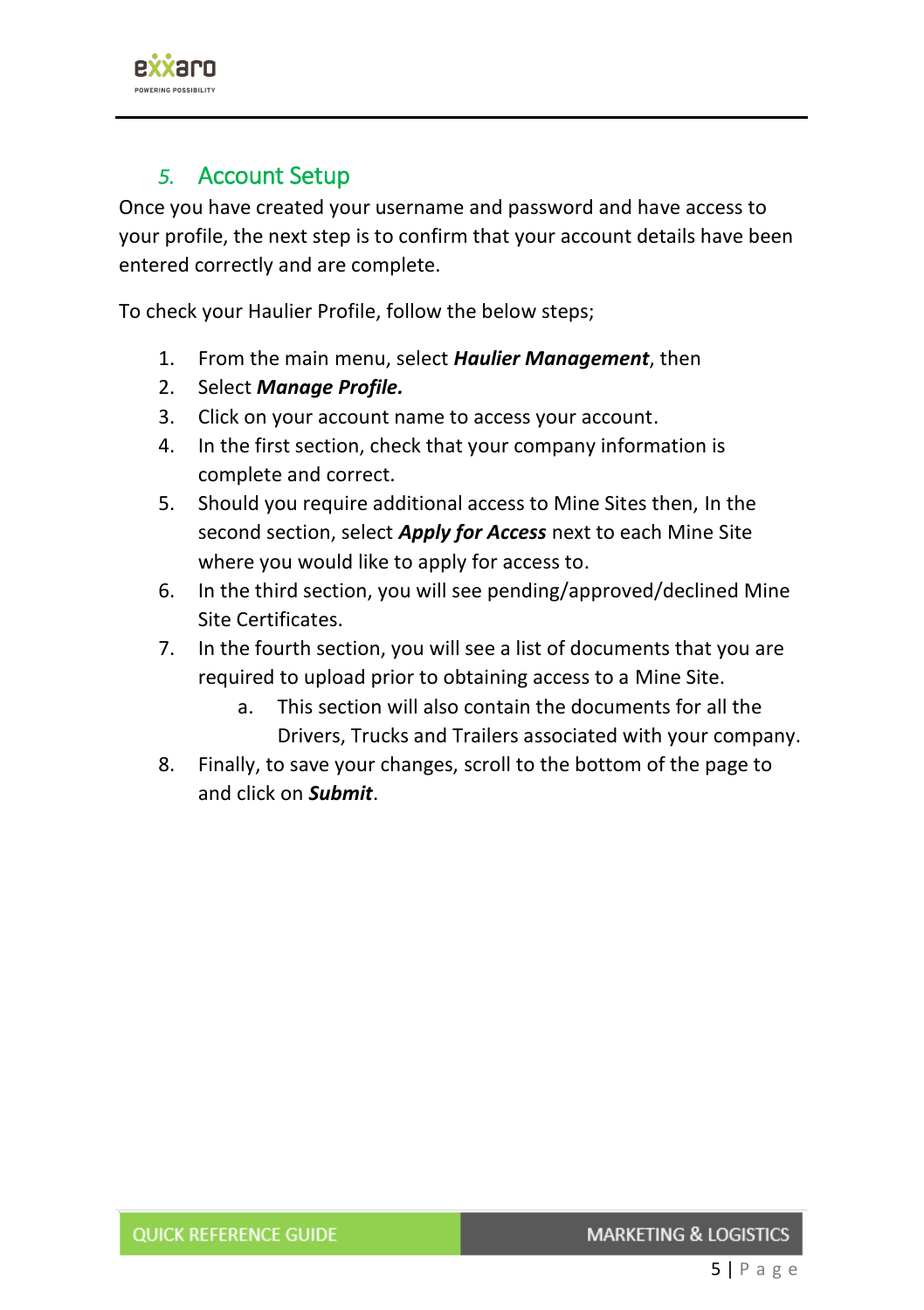

# *6.* How to add a Contact (User) to your Profile

<span id="page-6-0"></span>By adding additional contacts to your Profile you may assign permissions to each user to perform functions on your Profile. To add a Contact (Portal User) follow the below steps;

- 1. From the main menu, select **Haulier Management**
- 2. Select **Manage Contacts**
- 3. From the Contact list, select **Add Contacts**
- 4. Complete the details of the contact
- 5. Assign security permissions based on the functions you would like to grant by setting the permission to **yes**

Once you have added the contact they will receive an email which will contain a link to redeem their portal invitation. The user will need to click on the link, create a username and password then select Update once they have accessed their profile.

The Portal User will also receive an email confirmation of their permissions. The Primary Contact from the Haulier Company may add and remove permissions at any time.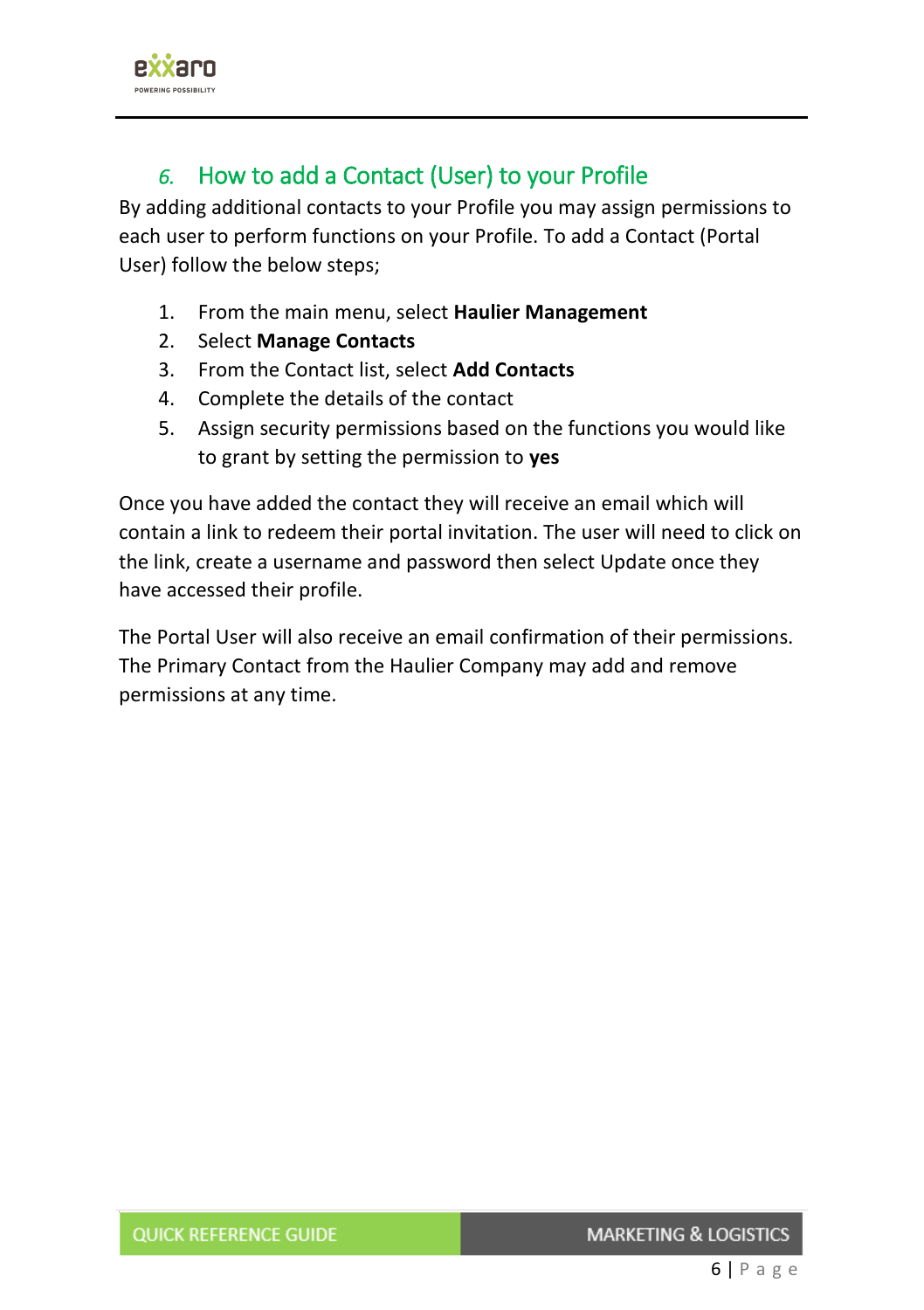

# *7.* Change Portal User Permissions

<span id="page-7-0"></span>From time to time the administrator or Primary Contact from the Haulier Company may wish to change the permissions of an existing Portal User as well as deactivate a user's access completely. To Change the Users Permissions or deactivate the user, follow the below steps;

- 1. Change the Portal Users Permissions
	- a. From the main menu, select **Haulier Management**
	- b. Select **Manage Contacts**
	- c. On the right of the contact which you would like to change their permission, click on **v** then click on **Update**
	- d. In the Contact Security section, where you would like to remove permissions, select where marked **YES** and change the option to **NO**
	- e. Where you would like to grant permission, select the permission and change the setting to **YES**
	- f. Once you have completed the changes, click on **Submit** to effect the change
- 2. Deactivate the Portal User completely
	- a. From the main menu, select **Haulier Management**
	- b. Select **Manage Contacts**
	- c. On the right of the contact which you would like to change their permission, click on **v** then click on **Update**
	- d. On the top right of the contact details, change the Deactivate contact option from **No** to **Yes**
	- e. Click on **Submit** to effect the change
		- i. The users Portal Access is revoked.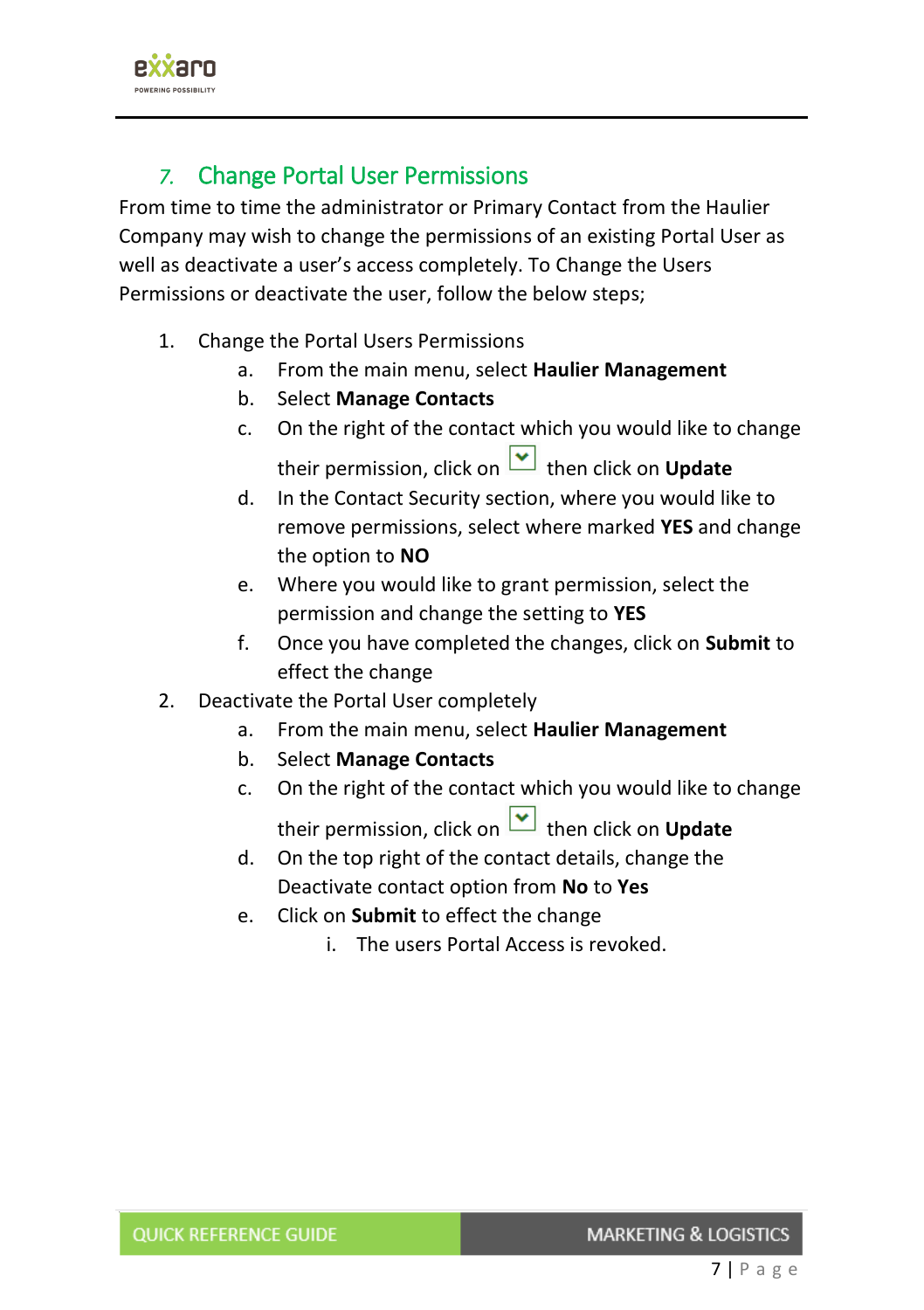

## *8.* How to Apply for Mine Site access

<span id="page-8-0"></span>Before a Driver, Truck or Trailer can be considered to be approved, the Haulier Company should be approved at the Mine Site. For each Mine Site that the Haulier would like to operate at, the company would require approval from each Mine Site separately. To apply for access to a Mine Site follow the below process;

- 1. From the Main Menu, select *Haulier Management*
- 2. Select *Manage Profile*
- 3. On the right of your profile, select  $\bullet$  then select Update Profile
- 4. Scroll down to the *Mine Sites* section
- 5. Using the Dropdown next to the Mine Site, change the option to *Apply for Access*.
- 6. Scroll to the bottom of the page and select the *Submit* button to action your request.

Once your access to the newly added Mine Site has been approved, you may start applying for access for your Drivers, Trucks and Trailers.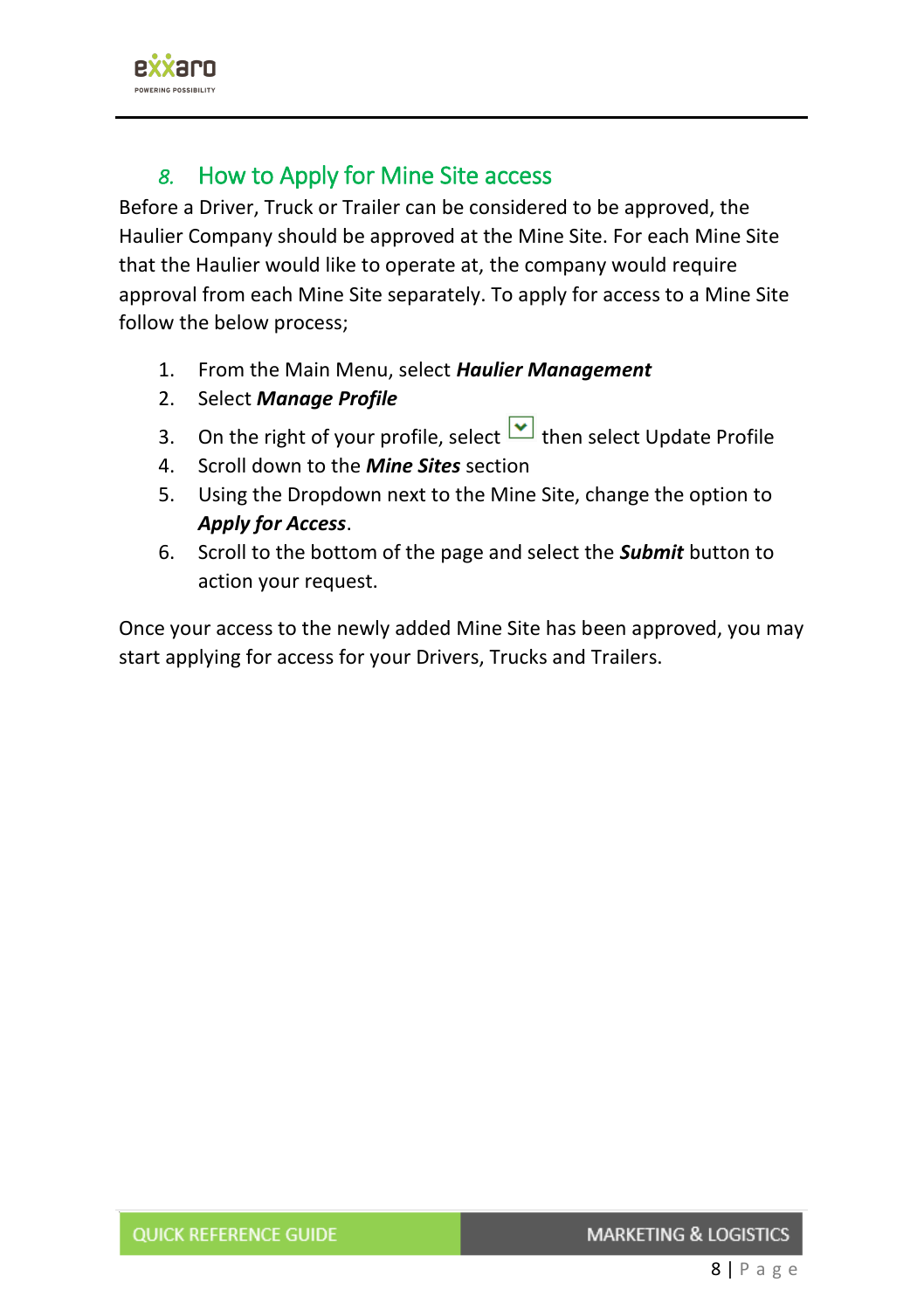

## *9.* Document Expiry List

<span id="page-9-0"></span>The list displays documents required by each haulier company to remain compliant. From this view, you can see a list of the documents for your company as well as the expiry dates. This list should be maintained by the Haulier to ensure that expired documents are timeously replaced as and when required. Should any of the company documents need to be updated or replaced, this should be done as follows;

- 1. From the main menu, select *Haulier Management*
- 2. Select *Manage Profile*
- 3. Next, to the company name, select **1** then select **Update**
- 4. Scroll down to the *Haulier Document Management* section
- 5. To sort the list of documents by the expiry date in either an ascending or descending order, simply click on the expiry date column heading.
- 6. To update or replace a document, click on the  $\Box$  to the right of the document you wish to update.
- 7. Then select *Update/Upload Document*
- 8. In the popup window, you are able to add a new file or replace an

existing file. To replace an existing file, select the  $\vert \bullet \vert$  to the right of the existing file. In the dialogue box, select the new file to replace the existing file with.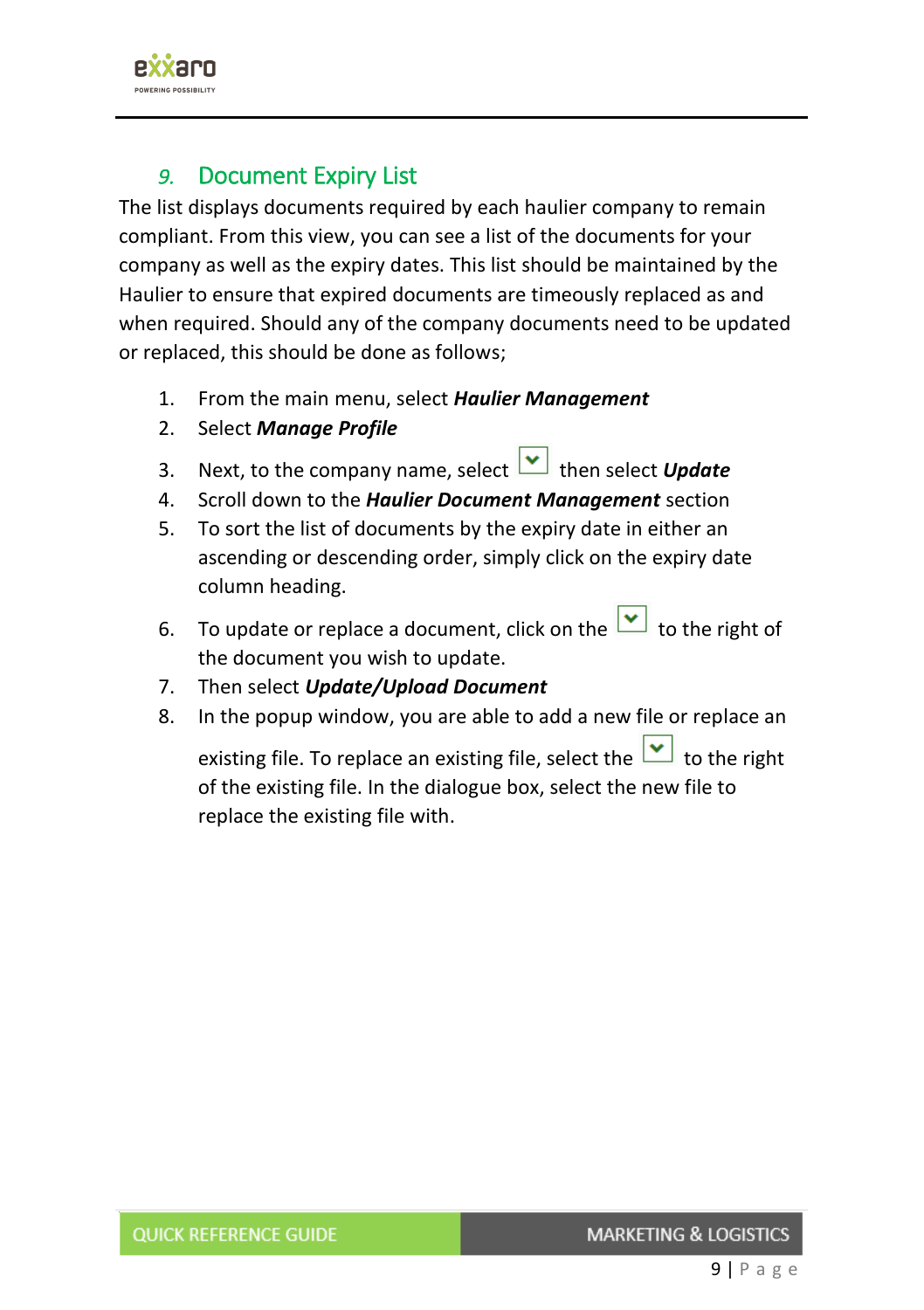

## *10.* Truck and Trailer List

<span id="page-10-0"></span>Once the Truck or Trailer has been approved, they will be accessible to be added to a Dispatch Record. To add your fleet of Trucks and Trailers to your account, follow the below steps;

- 1. From the main menu, select, *Haulier Management*
- 2. Then select *Add Truck/Trailer*
- 3. On the right of your screen, select *Add Truck/Trailer*
- 4. Complete the Truck and Trailer Section
- 5. On the same form, select which Mine Site you would like to apply for access to for the Truck or Trailer that you are loading by setting the option next to the Mine Site name to *Apply for Access*
- 6. Click on *Next*
- 7. On step 2, a list of the required documents will be displayed which are required for you to upload for the Truck/Trailer to be approved. Click on  $\boxed{\smile}$  next to the document you would like to upload then select *Upload Document*.
- 8. Upload all the required documents, then
- 9. Click on *Submit* to complete your submission.

Should you not have all the documents required on hand while adding the Truck or Trailer you may still submit and later return to complete uploading the outstanding document by navigating to Truck and Trailer List (see Haulier – Updating Truck and Trailer). Please note that the Mine Site coordinator will not consider approving the Truck or Trailer until all the required documents have been uploaded.

Once a Truck/Trailer has gone for an inspection at the Mine Site and thereafter approved, a QR Code will be printed and should be displayed on the applicable Truck/Trailer.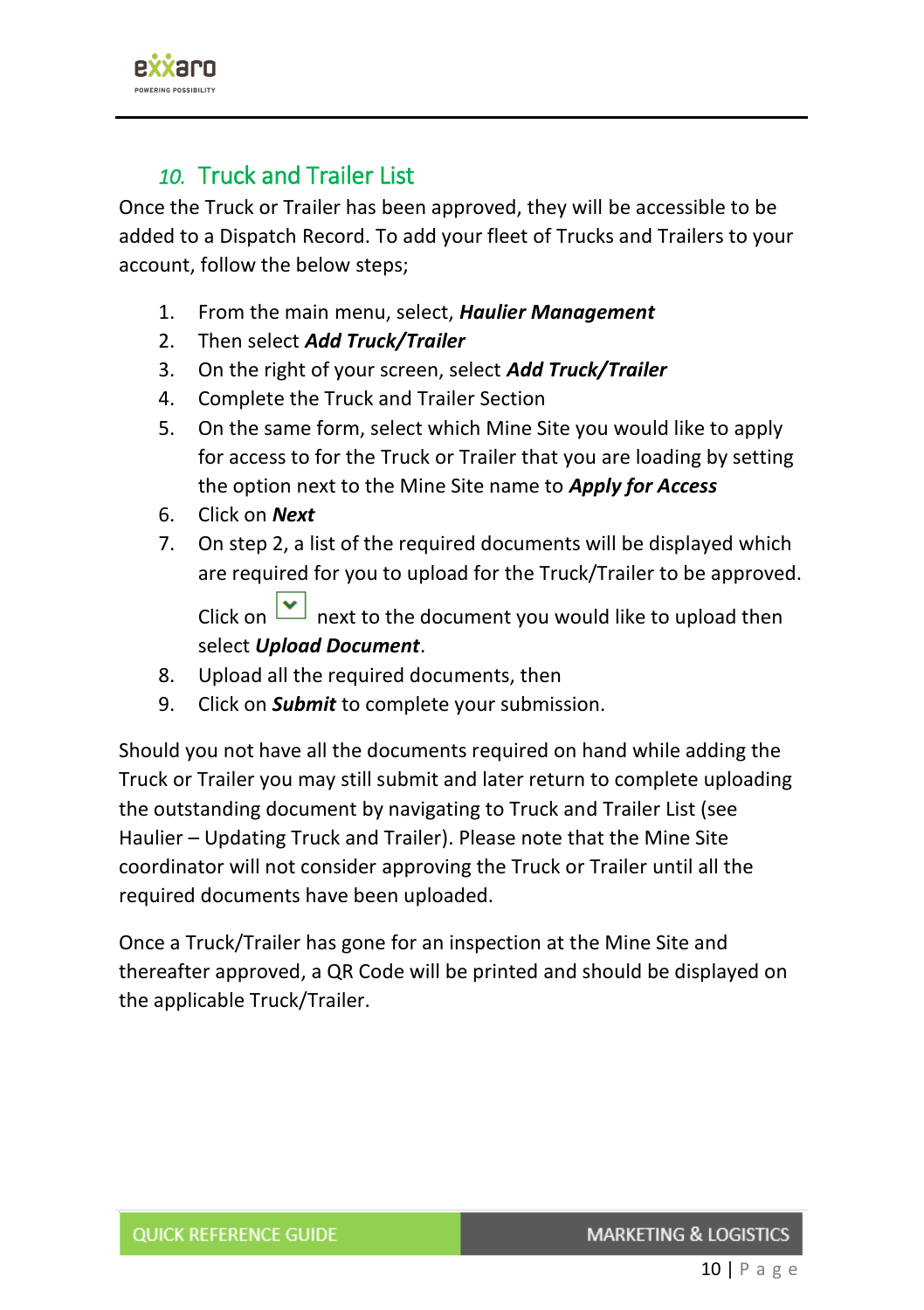

# *11.* Updating a Truck or Trailer

<span id="page-11-0"></span>During the process of adding a Truck or Trailer, you may not have completed uploading the documents required for approval or you may need to replace expired documents. To update the Truck or Trailer record or document, follow the below process;

- *1.* From the main menu, select *Haulier Management*
- *1.* Then select *Truck and Trailer List*
- 2. On the right of the Truck or Trailer, select **buller** then select **Update** *Truck & Trailer Details*
- *3.* Update the details where required or
- **4.** To upload or replace select  $\Box$  next to the document name then select *Update/Upload Document*
- *5.* Enter the expiry date of the document, select the file to attach from your local device, then click on *Update* to apply your Upload or Update.
- *6.* Click on *Submit* to affect your changes.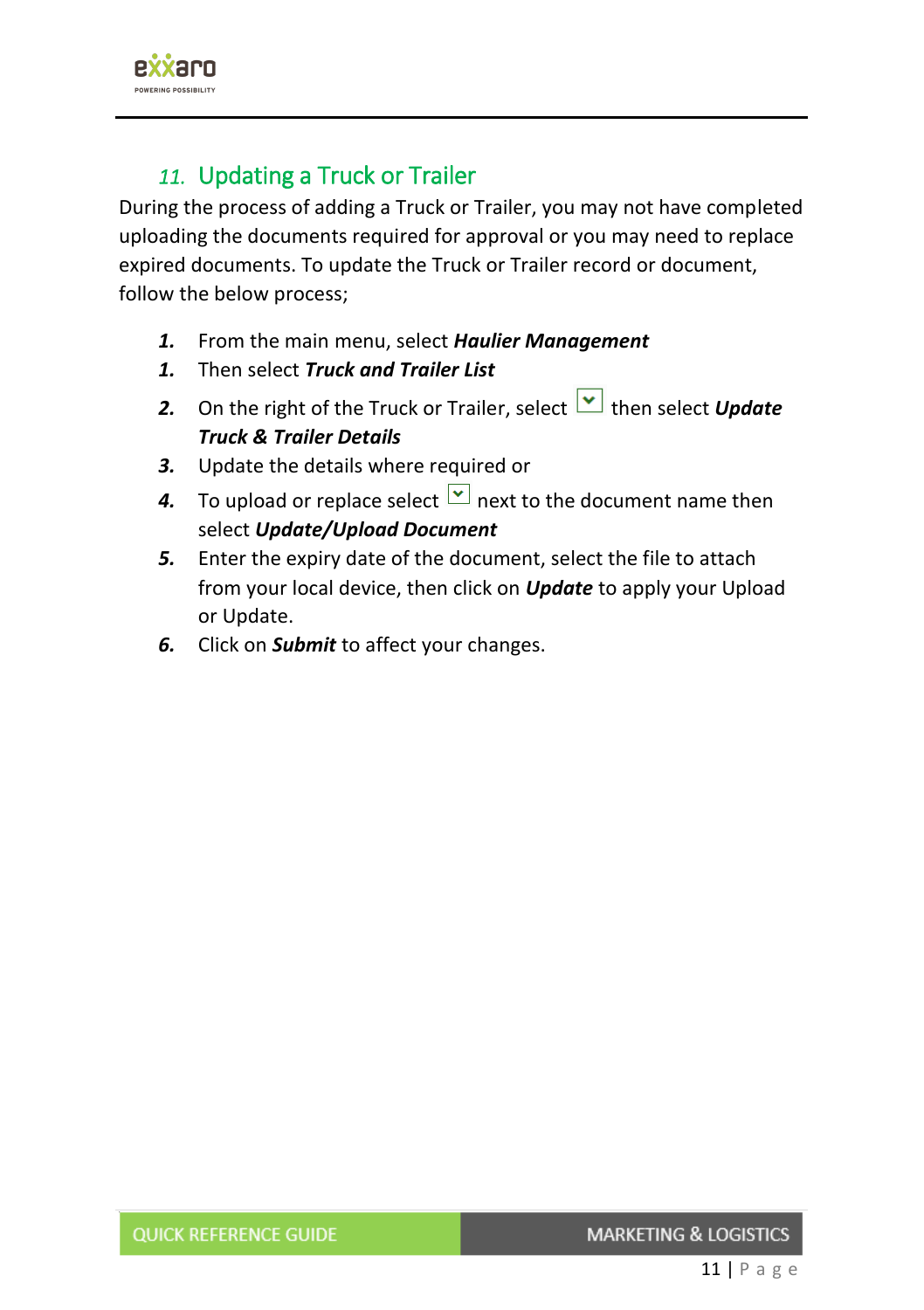

### *12.* How to add a Driver

<span id="page-12-0"></span>As a Haulier, you are required to load your drivers and request authorization per driver to access each Mine Site. To add an additional driver, follow the below steps;

- *1.* From the main menu, select *Haulier Management*
- *1.* The select *Add Driver*
- *2.* From the Driver list, click on *Add Driver*
- *3.* Step 1
	- a. Complete the Drivers details
	- b. Select *Apply for Access* at each mine site where the driver would need access to
- *4.* Step 2

a. Upload the required documents

*5.* Click on Submit to complete the process

Once you have completed the above steps, a Mine Site Certificate is created and sent automatically to the Logistics Coordinator at the Mine Site/s for Approval.

Once the Mine Site Certificate is Approved/Declined, you as the Primary contact of the Haulier Company will receive an email confirmation.

**MARKETING & LOGISTICS**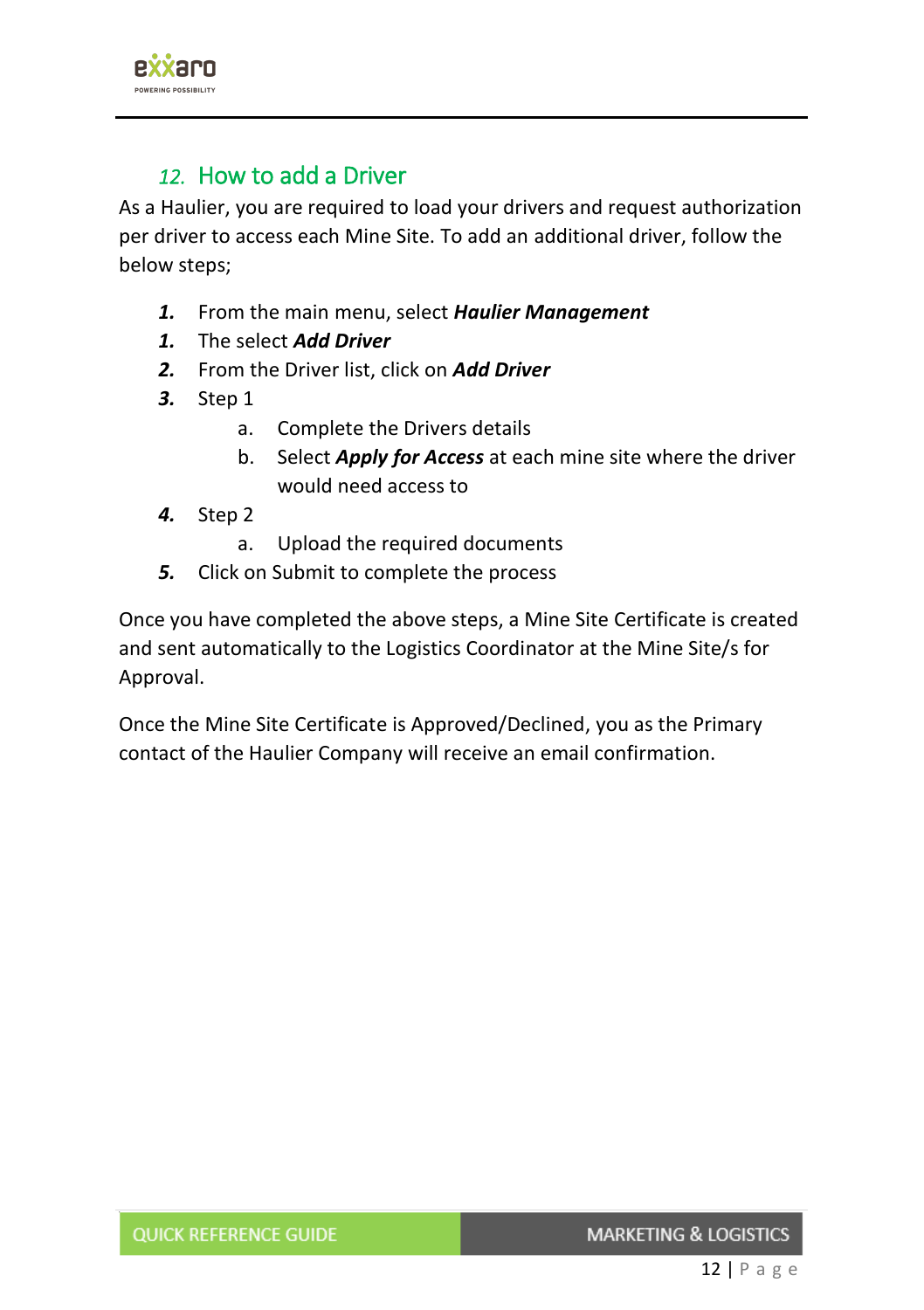

## *13.* Create a Dispatch Record

<span id="page-13-0"></span>Once a customer has created an Order and selected your company for transportion, you would need to create a *Dispatch Record*/s for the order. The *Dispatch Record* defines a unique record for the Truck, Trailer, Driver and Quantity. The user would either need to create a single *Dispatch Record* for the entire order or multiple *Dispatch Records* where the load is split over several trucks, trailer and drivers. To create a *Dispatch Record*, follow the below process;

- 1. From the main menu, select, *Haulier Management*
- 2. Then select *Haulier Select*
- 3. On the right of the *Order*, select **b** then select **Details/Dispatch** record
- 4. Scroll down to the *Dispatch Record* section and click on the *Create Dispatch* button
- 5. Add a Driver, Truck, Trailer/s and the Tonnage to Load.
- 6. Enter a date range for the expected delivery.
	- a. The date range should be within the current calender month.
- 7. Click on *Submit*

Repeat these steps until you have created enough Dispatch Records to fulfil the Order.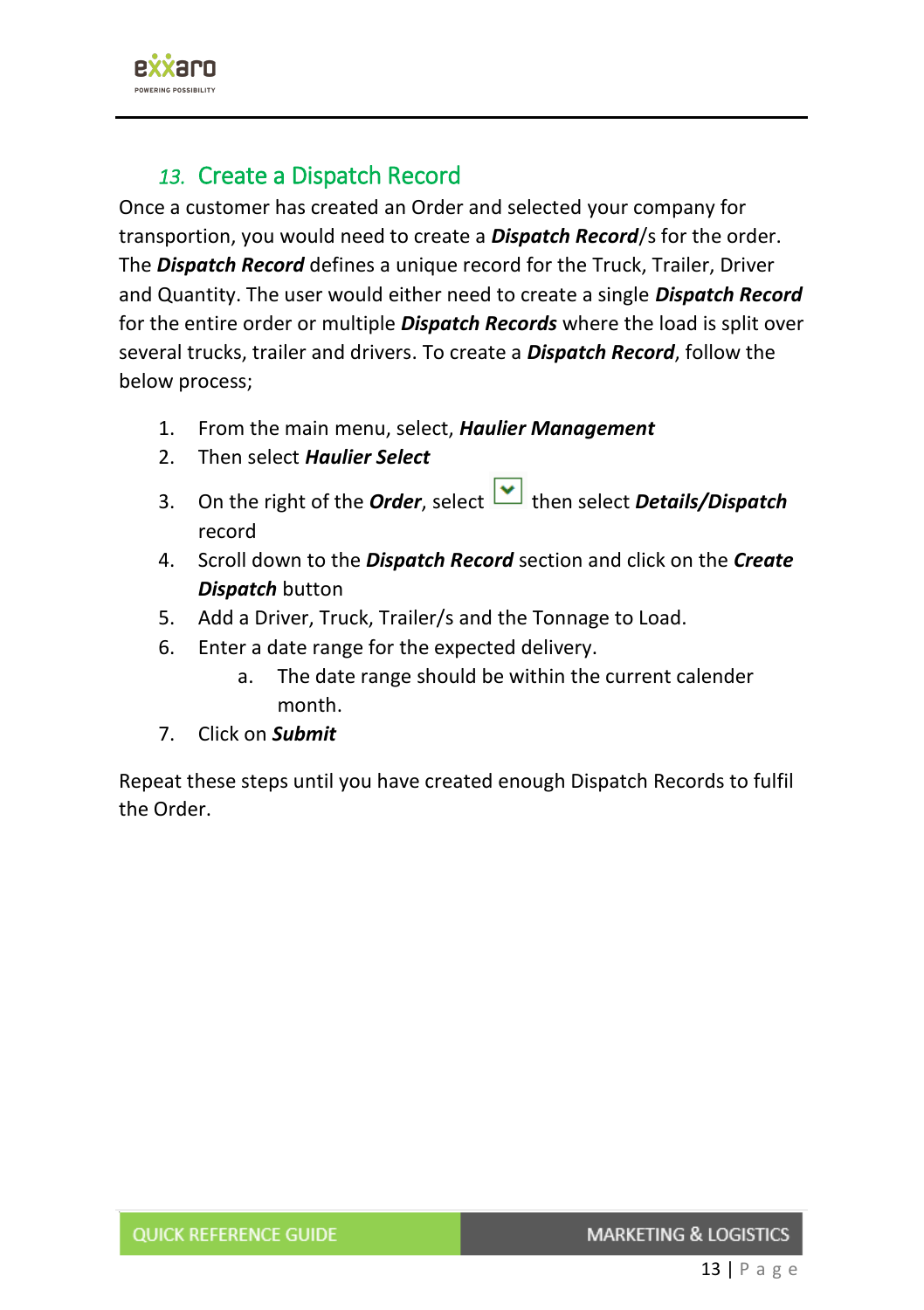

## *14.* Schedule Trips

<span id="page-14-0"></span>In the previous step, you created a Dispatch Record which essentially means you have assigned a Driver, Truck, Trailer and tonnage to be hauled within a certain period, however, you have not defined the actual trips. The Dispatch record defines the period in which the delivery should take place and the Schedule Trips defines which trips will take place within the defined period of the Dispatch Record. Once the Dispatch record is created, next you need to access the Dispatch Record and add the Scheduled Trips. Follow the below process to complete this action;

- 1. From the Main Menu, select Haulier Management
- 2. Select *Haulier Select*
- 3. On the right of the *Haulier Select* Record, select **buthen** select *Details/Dispatch Record*
- 4. Scroll down to the Dispatch Record section, on the right of the Dispatch record for which you would like to schedule trips, select

∣≁ then select *Edit Dispatch*

- 5. Scroll down to the Schedule/Trip section
- 6. On the right of the list view, click on *Create Schedule/Trip*
- 7. Enter the *Valid From* and *Valid To* Dates
- 8. Enter the tonnage amount to be allocated for this scheduled trip
- 9. Enter the *Collection date* which is the date the load will be collected from the Mine Site (Only if the schedule is for a specific date otherwise leave the field blank)
- 10. Lastly, add any relevant comments
- 11. To complete the schedule, click on *Submit*

Once the Scheduled trip/s have been created they will need to be approved by the Mine's Logistics Coordinator, once approved you will be able to print the loading advice ticket for the scheduled trip.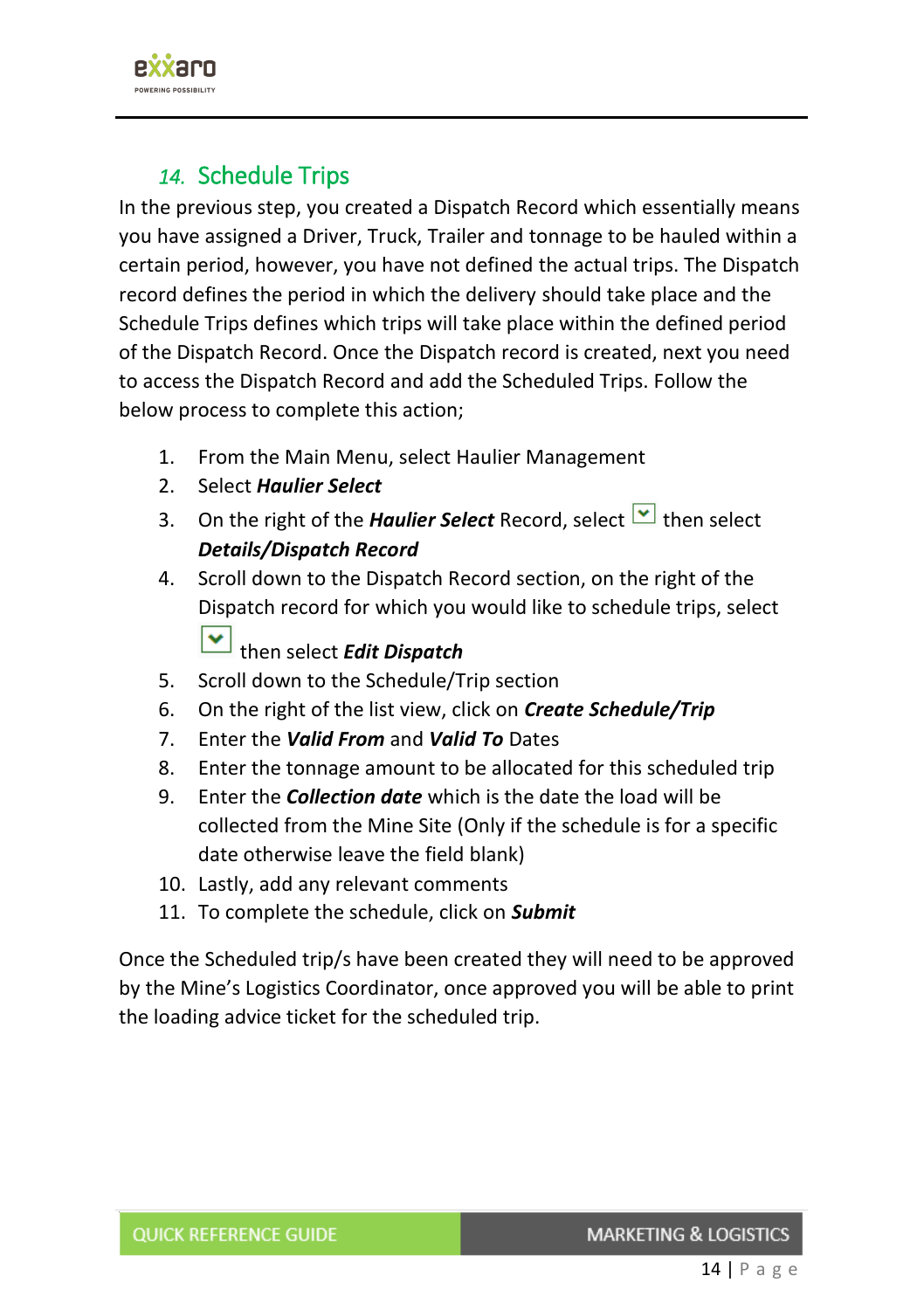

# *15.* Loading Advice

<span id="page-15-0"></span>Once a Scheduled Trip has been approved by the Mine's Logistics Coordinator, the user will be able to print a Loading Advice.

For each scheduled trip that is approved, a Loading Advice is auto-created by the system. In order for a driver to collect the order that was assigned to them, the *Loading Advice* should be printed so that the driver can gain access to the Mine Site and Collect the Order. To print a *Loading Advice*, follow the below instructions;

- 1. From the main menu, select *Haulier Management* then
- 2. Select *Loading Advice*
- 3. To the far right of the Loading Advice for which you would like to print the ticket, click on **v** then select **Details**
- 4. Scroll to the bottom of the Loading Ticket, then click on the *Blue Button* to print the ticket.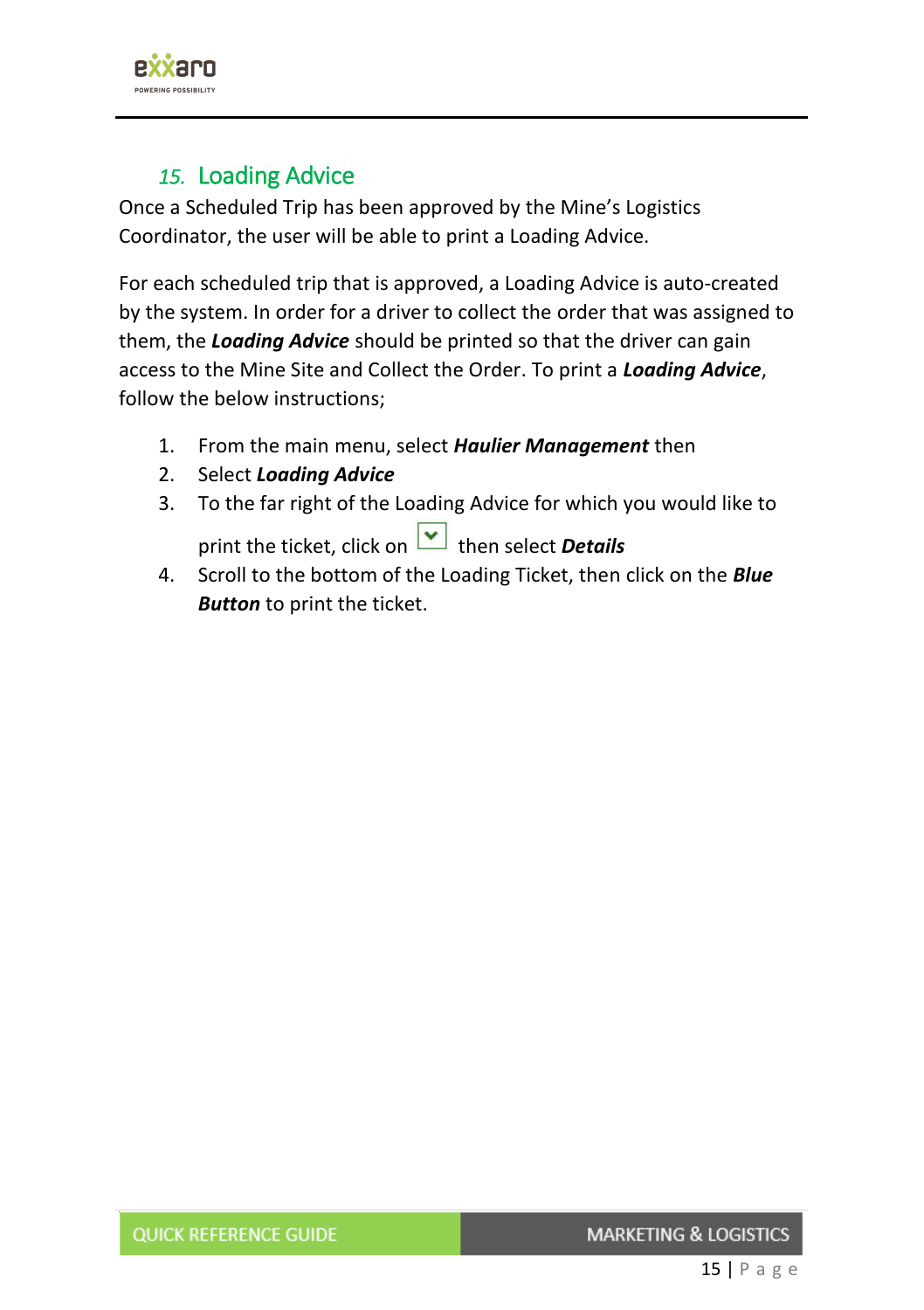

#### *16.* Dispatch Movement List

<span id="page-16-0"></span>A dispatch movement list displays a list of loads that have been dispatched against your order. To view the list of Dispatch Movement records, follow the below steps;

- 9. From the main menu, select Haulier Management, then
- 10. Select Dispatch Movement List

These above steps guide you to the active Dispatch Movement records. Should you wish to toggle between the different filtered views, such as;

- 1. All Dispatch Movements
- 2. All Active Dispatch Movements
- 3. All Active Dispatch Movements (Month)
- 4. All Active Dispatch Movements (This Week)
- 5. All Active Dispatch Movements (Today)

Use the view selector on the left of the view to select how you would like the list to be filtered by clicking on the following;



**MARKETING & LOGISTICS**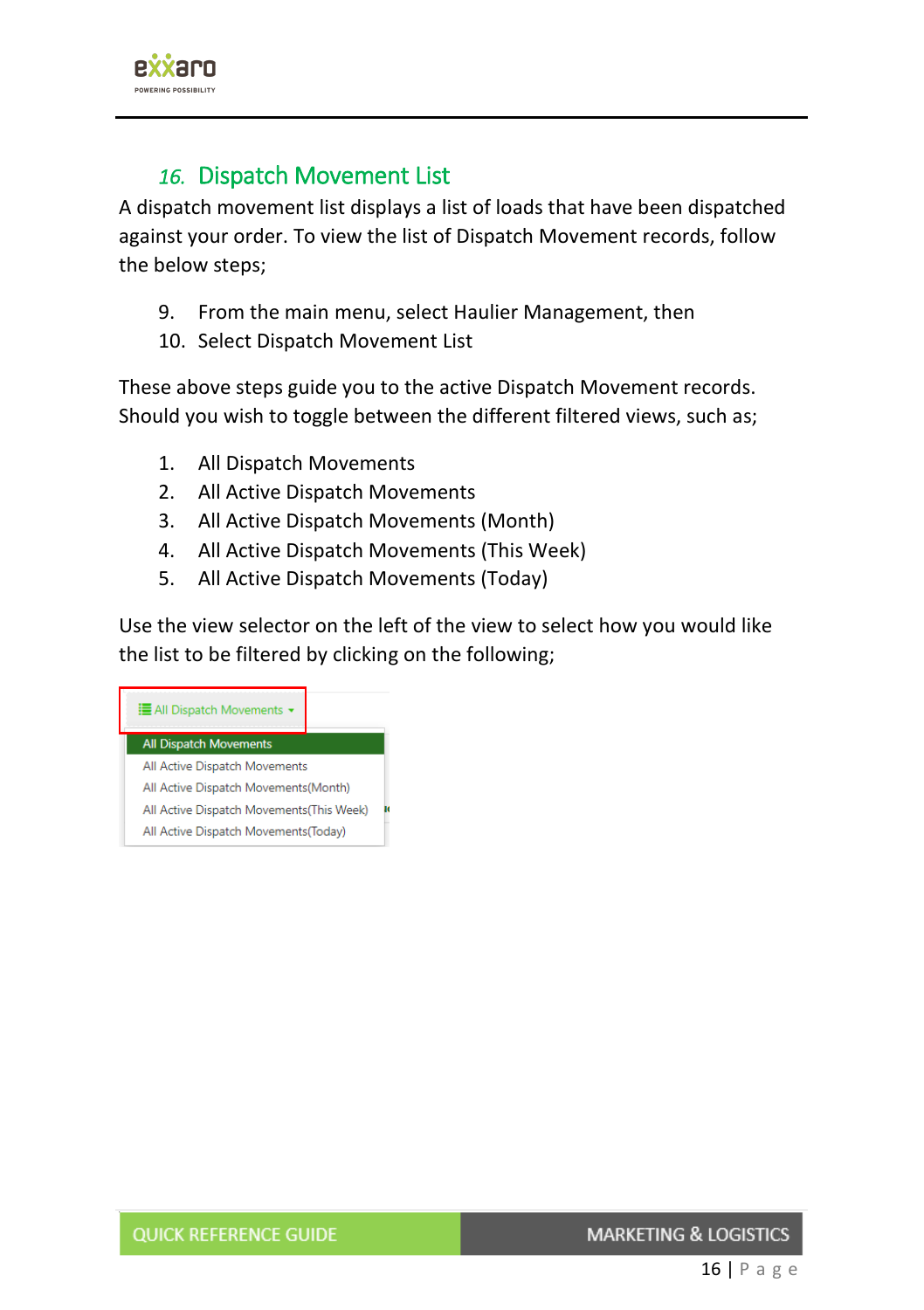

#### *17.* General – Complaint Management

<span id="page-17-0"></span>Should you have a complaint/query against an existing order or general query, from the Portal the Customer/Haulier may lodge a complaint. To lodge a complaint, follow the below process;

- 1. From the main menu, select Complaint Management
- 2. On the dropdown, click on Complaint Management
- 3. To create a new complaint, click on the *Open a New Complaint* button
- 4. Complete the details on the form
- 5. Click on *Next*
- 6. Upload the required documents relating to your complaint where applicable
- 7. To submit your complaint, click on *Submit*

Once your complaint has been lodged, the Portal User will have access to the progress of the query directly from the portal whereby the user can see the status of the query/complaint as well as send and receive communication.

To view the status of your complaint, follow the below steps;

- 1. From the main menu, select *Complaint Management*
- 2. Then from the dropdown select *Complaint Management*
- 3. Below you will see a list of existing open cases, under the Status Reason heading, this will display the current status.

Once the Complaint has been resolved, the complaint will be removed from your default view and be placed under your closed Complaints view. To switch between Open, closed views, please use the view selector on the Complaint Management Screen as shown below;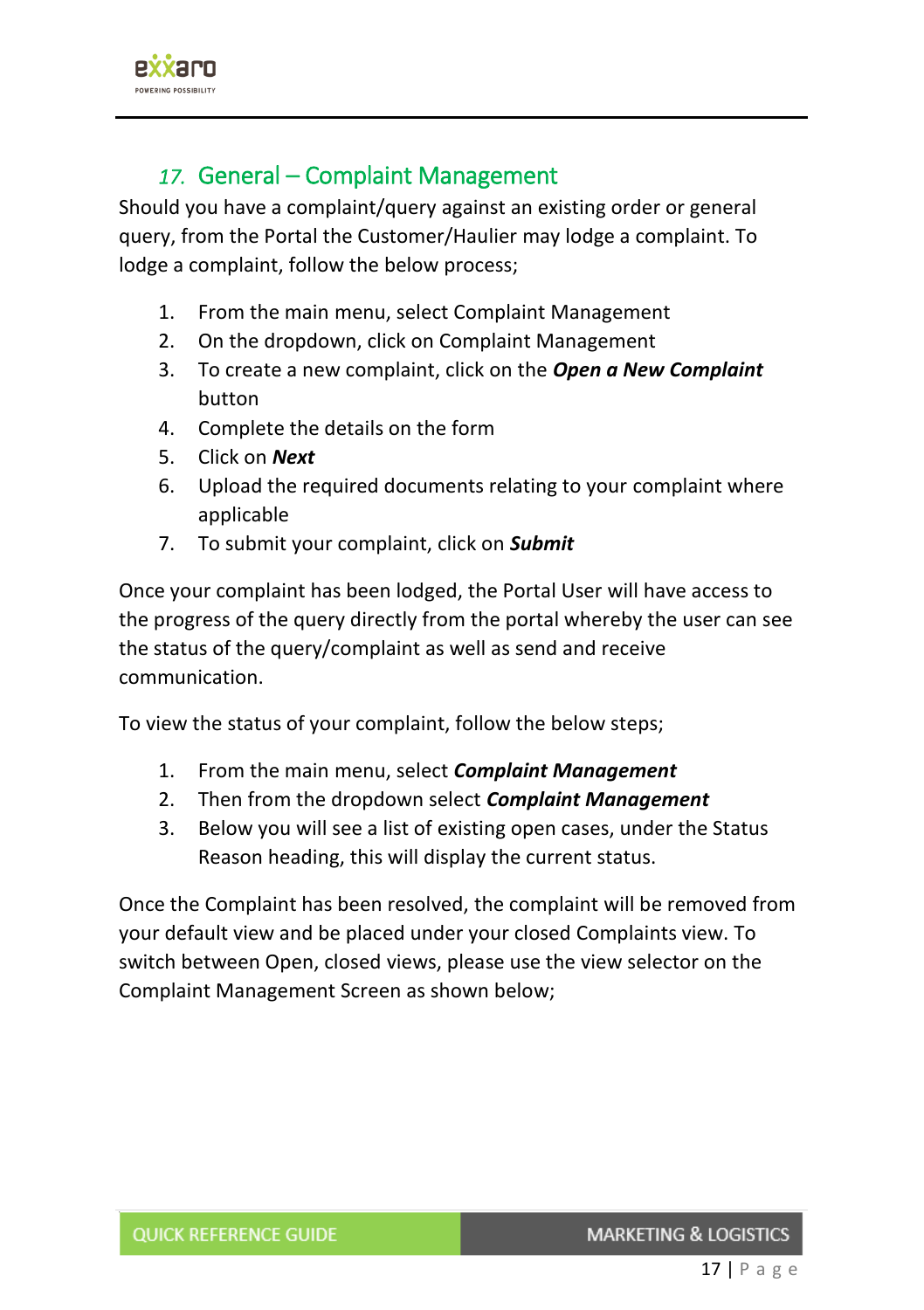

| <b>E</b> My Open Cases <del>-</del> |  |
|-------------------------------------|--|
| <b>My Open Cases</b>                |  |
| My Closed Cases                     |  |
| All My Cases                        |  |
|                                     |  |

While your complaint is open, an Exxaro user assigned to your Complaint may load comments or questions regarding your query. To view/add a new comment to an existing complaint, follow the below steps;

- 1. From the main menu, select *Complaint Management*
- 2. On the dropdown select *Complaint Management*
- 3. On the right of the Open case which you would like to add a comment or read a posted comment, click on  $\Box$  then select view details
- 4. Below the Complaint details, locate the timeline. All comments or questions posted will be recorded here.
- 5. To add a new comment, click on the *Add Comment* button
	- a. Enter the details of your Query/Question
	- b. Attach a file if necessary
	- c. Click on *Submit* to complete adding the comment.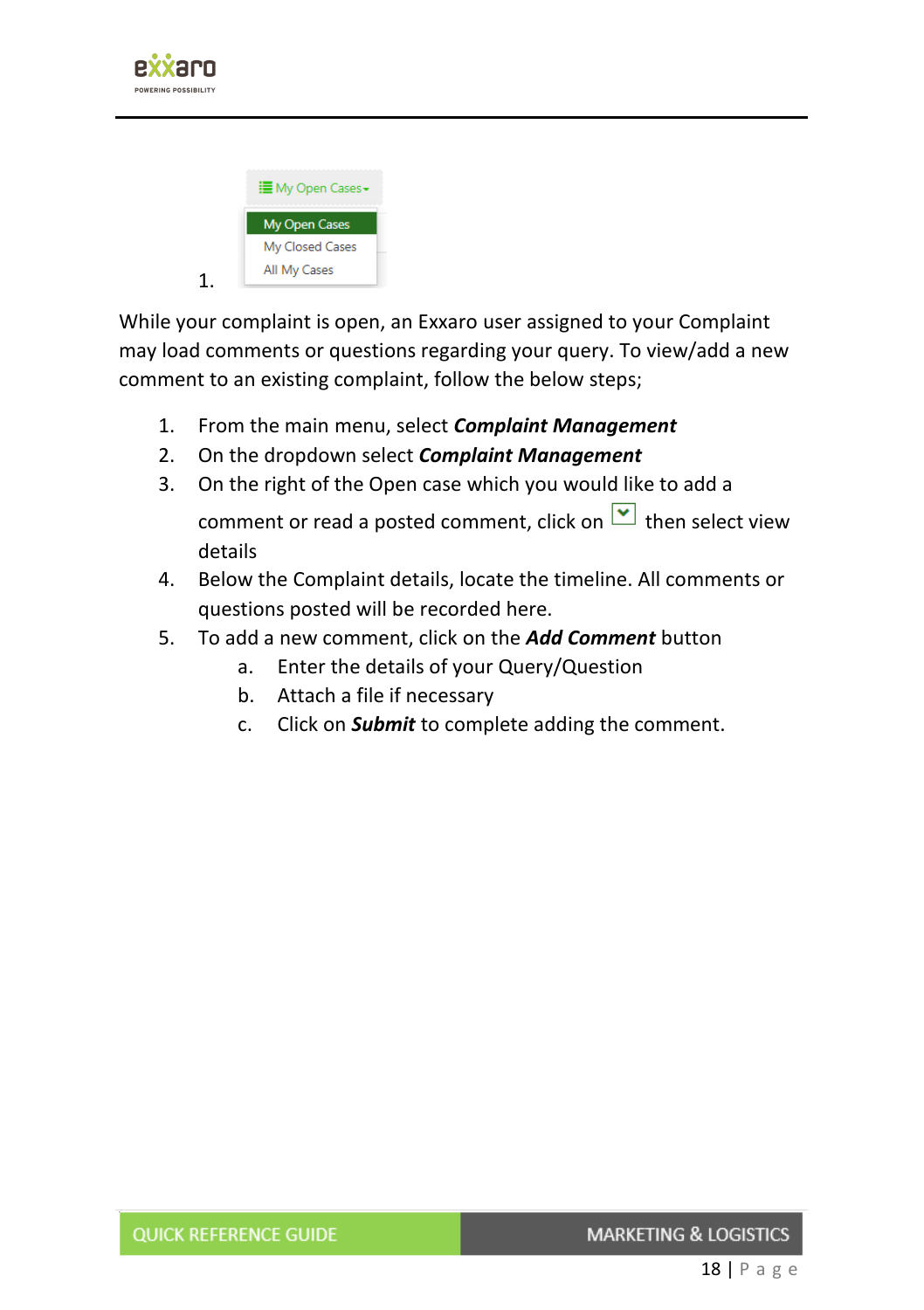

# *18.* General – Download

<span id="page-19-0"></span>The download TAB provides the downloadable applications for a Cash or Credit account. To download either application form, follow the below instructions;

- 1. From the main menu, select *Downloads*
- 2. Then select the document you wish to download.
- 3. The document will then download to your device.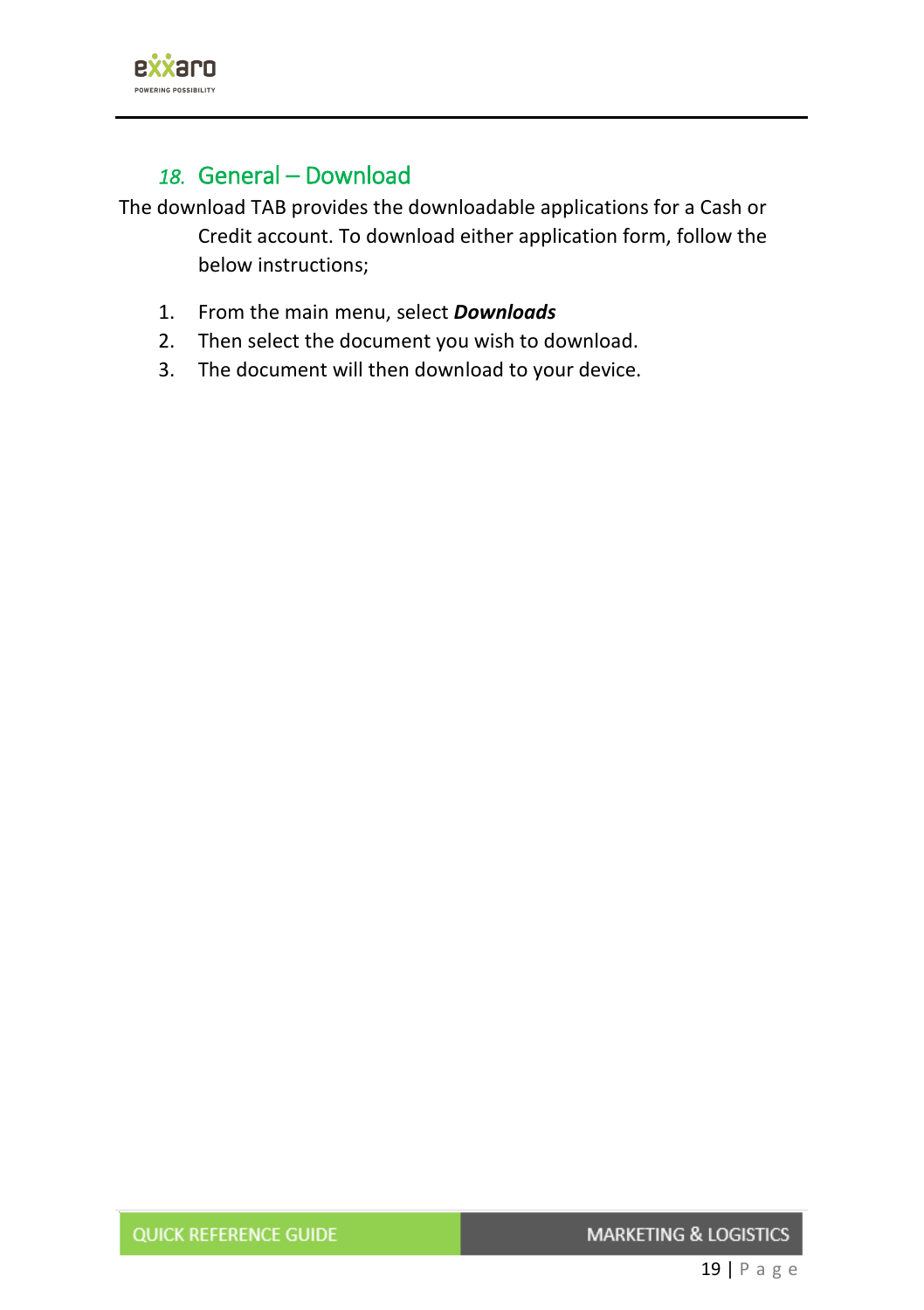

### *19.* General - Profile

<span id="page-20-0"></span>Your Profile page is your personal details page, from this page you will be able to update your personal information as well as update your access details. To view/update your personal details, follow the below instructions;

*NB! The user must be logged in to perform this action.*

- 1. From the main menu, click on your **name** on the top right corner, then
- 2. On the dropdown, click on *Profile*
- 3. Update where required, then at the bottom of the page, click on the *Update* button to save the changes.